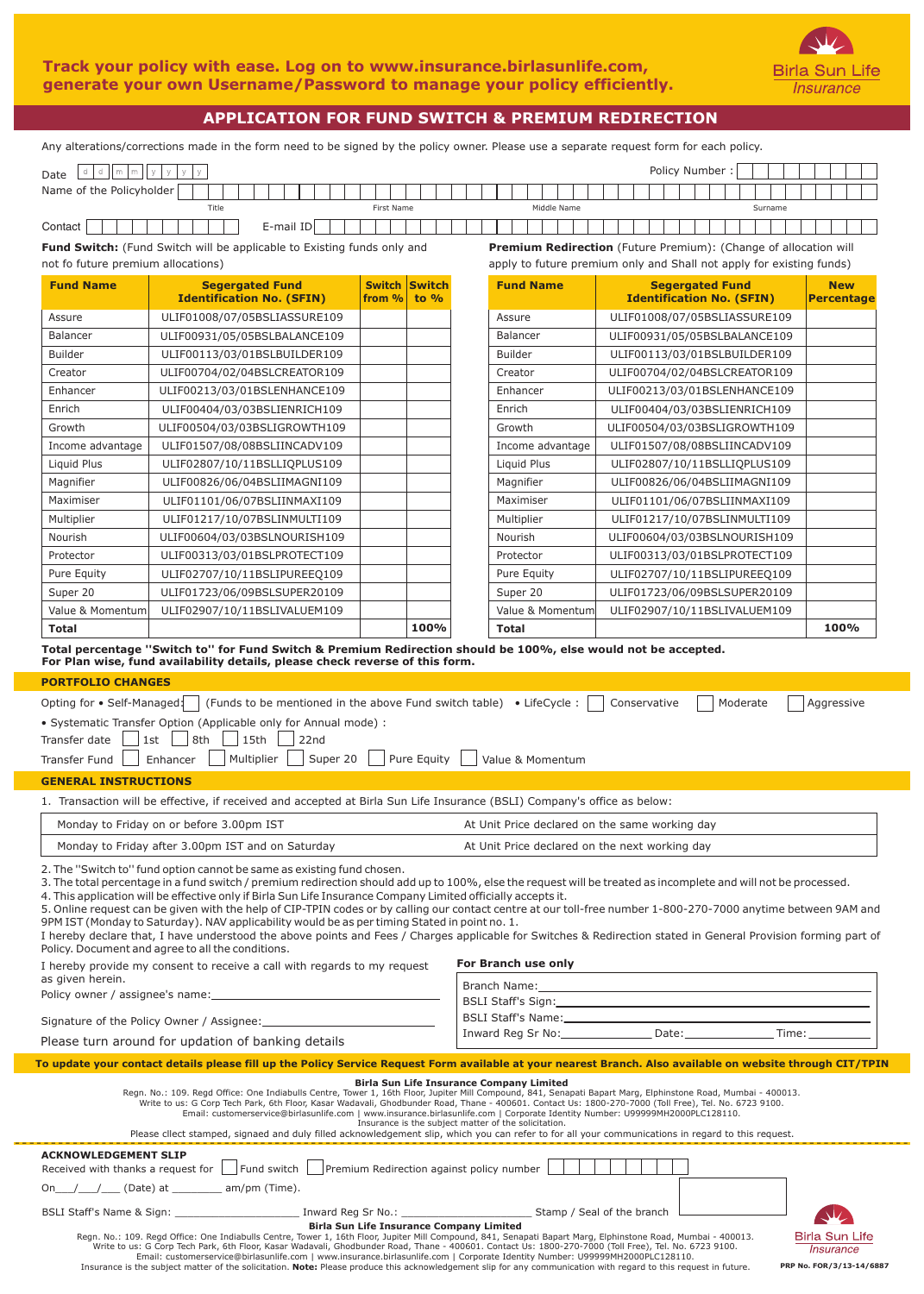

| <b>Bank Account Details</b> (All fields are mandatory)                                                                                                                                                                                                                                                                    |  |  |  |  |  |  |  |  |                                        |  |  |  |  |  |  |                                                                                                                                                                                                                              |  |  |
|---------------------------------------------------------------------------------------------------------------------------------------------------------------------------------------------------------------------------------------------------------------------------------------------------------------------------|--|--|--|--|--|--|--|--|----------------------------------------|--|--|--|--|--|--|------------------------------------------------------------------------------------------------------------------------------------------------------------------------------------------------------------------------------|--|--|
| Pan Card Number                                                                                                                                                                                                                                                                                                           |  |  |  |  |  |  |  |  | UID Number                             |  |  |  |  |  |  |                                                                                                                                                                                                                              |  |  |
| PAN should be furnished when the customer's annual contribution* is Rs. 50,000 or more in a financial year<br>*Annual contribution would mean total Annual premium across all policies held by the customer + sum of all Top ups made in a financial year + any other payments made by the customer in the financial year |  |  |  |  |  |  |  |  |                                        |  |  |  |  |  |  |                                                                                                                                                                                                                              |  |  |
| Bank Name:                                                                                                                                                                                                                                                                                                                |  |  |  |  |  |  |  |  |                                        |  |  |  |  |  |  |                                                                                                                                                                                                                              |  |  |
| <b>Bank Address:</b>                                                                                                                                                                                                                                                                                                      |  |  |  |  |  |  |  |  |                                        |  |  |  |  |  |  |                                                                                                                                                                                                                              |  |  |
| Bank Account Holder's Name:                                                                                                                                                                                                                                                                                               |  |  |  |  |  |  |  |  |                                        |  |  |  |  |  |  |                                                                                                                                                                                                                              |  |  |
| Bank Account Number:                                                                                                                                                                                                                                                                                                      |  |  |  |  |  |  |  |  |                                        |  |  |  |  |  |  | Note: Birla Sun Life Insurance will not be responsible in case of non<br>credit to your account or if transaction is delayed or not effected at all for                                                                      |  |  |
| 11 Digit IFSC Code:                                                                                                                                                                                                                                                                                                       |  |  |  |  |  |  |  |  | (You can get this code from your bank) |  |  |  |  |  |  | reasons of incomplete/incorrect information provided or rejected by your<br>bank. In case of requisite information for direct credit is not received or<br>transaction rejected by bank the payout will be made vide cheque. |  |  |

### **Mandatory Requirements**

- Please submit Original Cancelled Cheque with pre printed name & account number
- Please submit pass book copy / Bank Statement bearing pre printed name, residence address & account number; incase cancelled cheque does not have printed name & account number, carry original for verification at branch
- In case the cancelled cheque carries pre-printed name and account number, but has "New Account" printed on it, kindly submit an attested copy of the passbook/bank statement bearing preprinted or handwritten name and account number. Please carry original passbook/bank statement to the branch for verification purposes
- Valid address KYC proof, carry originals for verification at branch
- Self attested valid ID proof, carry originals for verification at branch
- All documents needs to be self attested by the Policy owner & attested by BSLI Authorized branch personnel.

Note: . Direct Transfers are not applicable for NRE accounts. . The bank account details will be linked to all your policies under your client id. • In case of changes made in existing bank account details, there will be a waithing period of 30 days from the date of registration of these changes before processing of any payout request.

| <b>Valid Photo ID Proofs</b>                                                                                                                                                                                                                                                                                                                                                                                                                                                                                                                                                                                                                                                                     | <b>Valid Photo KYC Proofs</b>                                                                                                                                                                                                                                                                                                                                                                                                                                                                                                      |
|--------------------------------------------------------------------------------------------------------------------------------------------------------------------------------------------------------------------------------------------------------------------------------------------------------------------------------------------------------------------------------------------------------------------------------------------------------------------------------------------------------------------------------------------------------------------------------------------------------------------------------------------------------------------------------------------------|------------------------------------------------------------------------------------------------------------------------------------------------------------------------------------------------------------------------------------------------------------------------------------------------------------------------------------------------------------------------------------------------------------------------------------------------------------------------------------------------------------------------------------|
| Passport<br>Pan Card<br>Voter's Identity Card<br>Driving License<br>PIO card with photograph<br>$\bullet$<br>Bankers Certificate with photograph<br>$\bullet$<br>Employer's Certificate with photograph<br>Valid Debit / Credit Card with photograph<br>Employees ID Card with photograph<br>ESIC card with photograph<br>$\bullet$<br>Armed Force ID cards with photograph<br>Post office savings A/c, PPF Account with photograph<br>Bar Council ID for Lawyers with photograph<br>$\bullet$<br>Letter from a recognized public Authority or public servant on<br>$\bullet$<br>individual/department letter head with stamp/seal verifying<br>the identity of the customer.<br>Aadhar ID (UID) | Telephone Bill / Mobile Bills (Not older than 6 months)<br>$\bullet$<br>Electricity Bill (Not older than 6 months)<br>$\bullet$<br>Bank Statement / Employer's Letter (Not older than 6 months)<br>Passport Copy<br>٠<br>Letter from a recognized public Authority or public servant on<br>$\bullet$<br>individual/department letter head with stamp/seal verifying<br>the residence of the customer<br>Ration card<br>$\bullet$<br>Lease agreement $+$ rent receipt (not older than 3 months from<br>٠<br>the date of acceptance) |